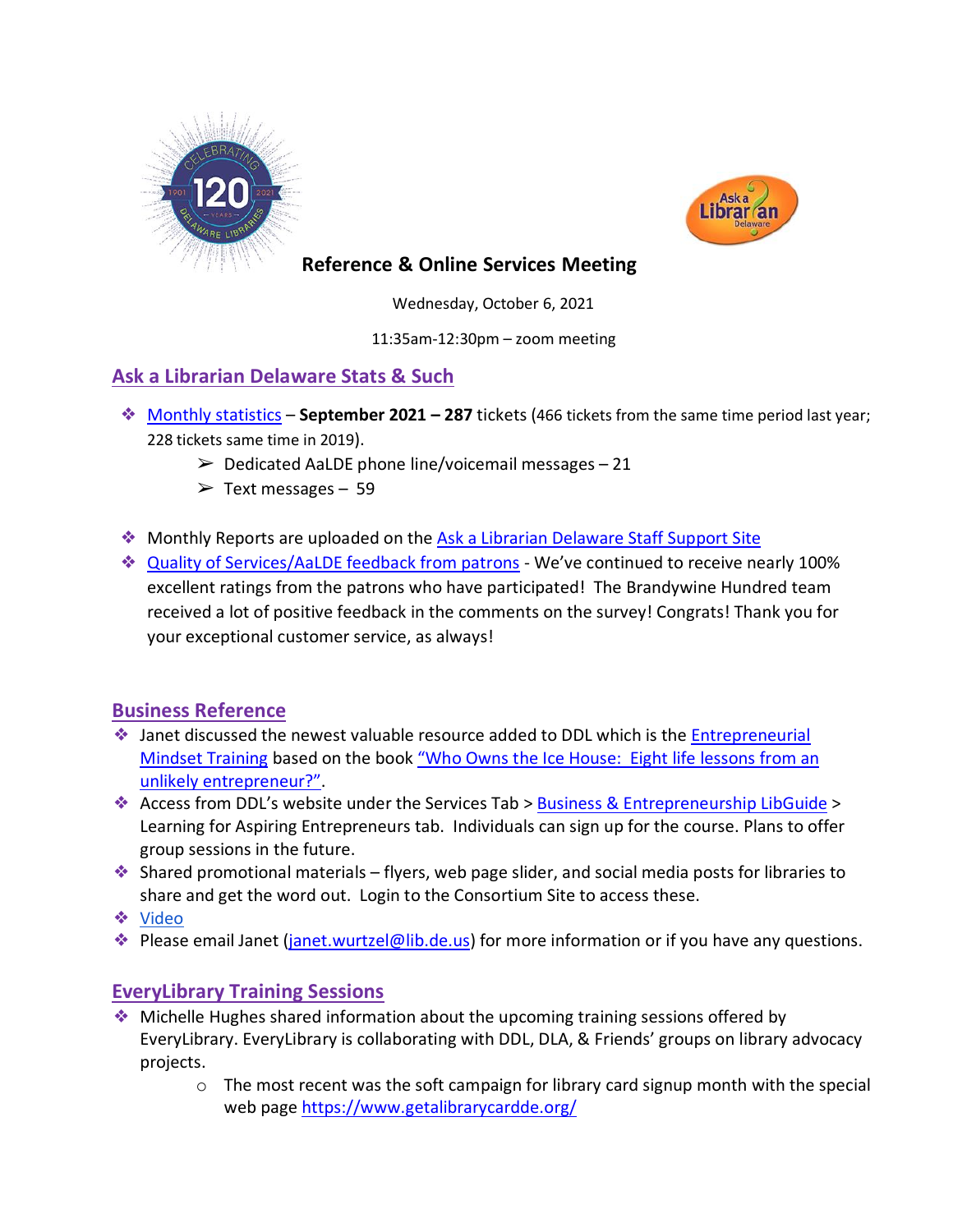- $\circ$  John at EveryLibrary would like to connect with public library directors to discuss initiatives, challenges, & strategies. Please emai[l everylibrary@listserv.lib.de.us](mailto:everylibrary@listserv.lib.de.us)
- $\circ$  There will be a series of six pre-recorded training sessions beginning November 1st accessible on the [Delaware Libraries Staff Academy](https://my.nicheacademy.com/delawarelibrariesstaffacademy) (Niche Academy platform).
- $\circ$  Every Library will hold live coaching sessions on the 2nd Wednesday of the month to review that month's training topic (and to answer any other questions that may come up).

# **DLC Team Updates**

- ❖ **Fine free check outs have been extended through October 31, 2021. Please use the Fine Free Check-IN wizard in Workflows. Overdue fines resume November 1, 2021.**
- ❖ Smartcard (for patrons age 13-17 with exception for 18 year olds still in school) promotional kit is forthcoming for public libraries
- ❖ [CloudSource Open Access](https://dlc.lib.de.us/client/en_US/CSOA/) Please note: **[Link](https://delatest.ent.sirsi.net/client/en_US/CSOA) is for staff use only at this time**.
	- $\triangleright$  Waiting on upgrades for the newest iteration before it goes live.
	- $\triangleright$  Over 3.1 million open access journal articles, books, dissertations, etc.!
	- $\triangleright$  FAQ sheet to come soon!

### **[Northstar Digital Literacy Review](https://www.digitalliteracyassessment.org/about#about)**

- ❖ A reminder that [Northstar Digital Literacy](https://www.digitalliteracyassessment.org/about#about) is part of the Communities of Excellence and collective impact initiative and partnership with Literacy Delaware. Patron access is available through the Delaware Libraries [eMedia](https://lib.de.us/emedia/) page under the Research, Learn, Discover tab.
- **♦ Check out the [Learn More page](https://lib.de.us/northstar/) from the eMedia page with links to the [forms t](https://delawarelibraries.libwizard.com/f/LitDEAppt)o schedule an** appointment with Literacy Delaware for one-on-one tutoring or proctoring. Please note that at this time, Literacy Delaware is only offering virtual sessions due to Covid-19 concerns.
- ❖ Staff training tutorials (recordings of the training sessions) are uploaded to [the Delaware](https://my.nicheacademy.com/delawarelibrariesstaffacademy?category=11828)  [Libraries Staff Academy](https://my.nicheacademy.com/delawarelibrariesstaffacademy?category=11828) (Niche Academy platform).
- ❖ Thank you to those of you who have set up administrator accounts. There are still library locations that have not yet supplied at least two staff members to be Northstar administrators. If your library doesn't yet have administrators, please email the helpdesk [\(helpdesk@lib.de.us\)](mailto:helpdesk@lib.de.us) with the names and email addresses of library staff that can be entered into Northstar for your library. The administrators would then enter library staff who work with patrons as "proctors" so those staff can log into Northstar & access the materials/resources.
- ❖ Here is a quick tutorial with information about entering your library staff: <https://www.youtube.com/watch?v=NxRlgDhu6lU&t=40s>

More information is available at<https://www.digitalliteracyassessment.org/manual#adman>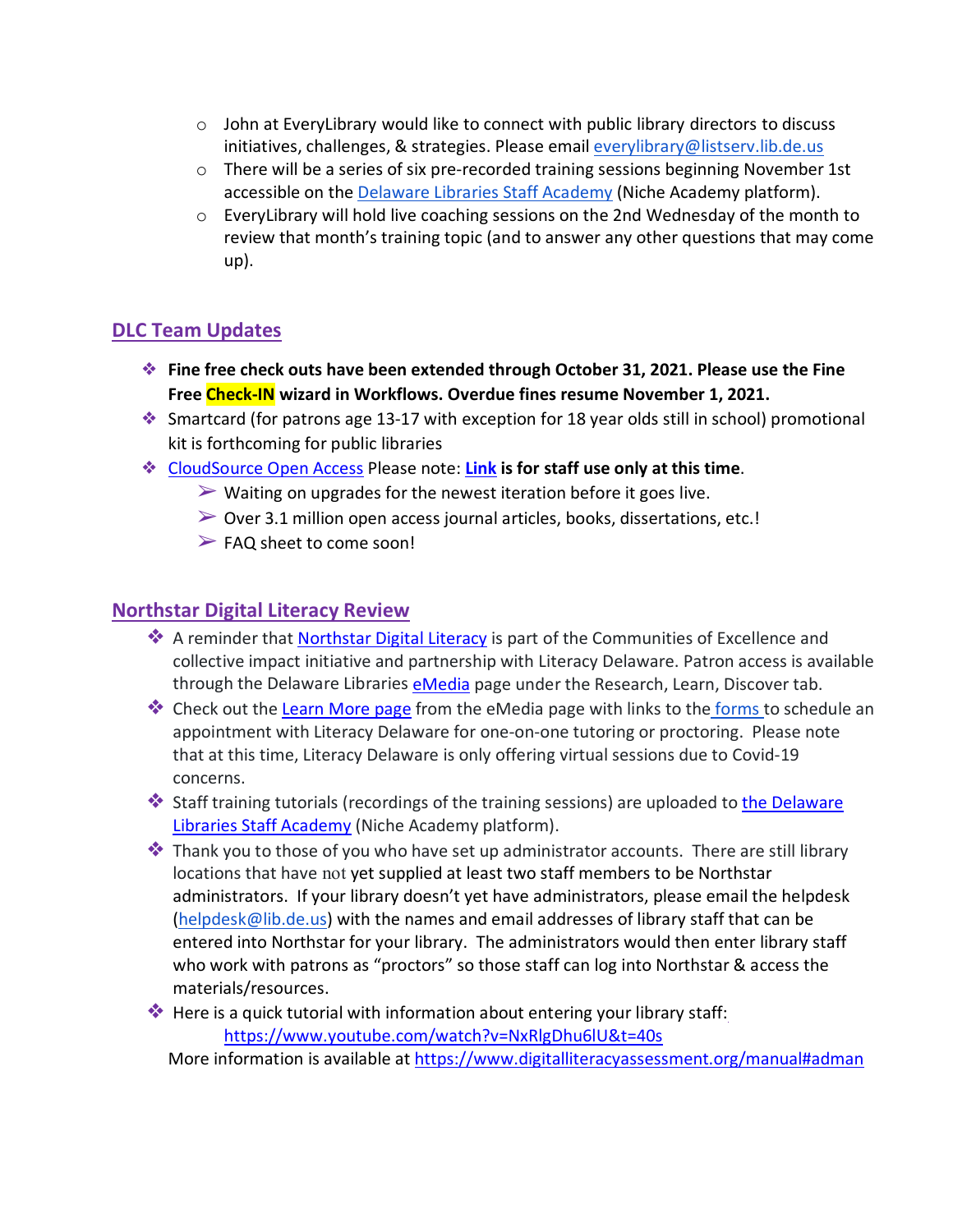For updates on Northstar (and other DDL projects), check out the [FY22 Project](https://guides.lib.de.us/projectplanning/programs)  Planning Guide – [Programs > Reference](https://guides.lib.de.us/projectplanning/programs)

And this guide - Digital Literacy - [Professional Development for Delaware Library Staff -](https://guides.lib.de.us/c.php?g=386101&p=2619968) LibGuides at [Delaware Division of Libraries](https://guides.lib.de.us/c.php?g=386101&p=2619968)

# **Other Important Updates**

- ❖ **Covid-19 Testing Requirements:** Please review th[e Covid-19 testing requirements](https://dhr.delaware.gov/covid19/index.shtml) on the Delaware.gov website and the [FAQs](https://dhr.delaware.gov/policies/documents/covid19-vaccination-testing-faq.pdf?ver-0930a).
- ◆ Please note that the rapid test kits that the libraries are offering to patrons do not meet the testing requirements nor do any over-the-counter kits.

\*Next meeting – Wednesday, November 3rd, 11:30-1:30pm

Please register through LibCal to receive the meeting link and reminder email: [Reference/Online Services Meeting -](https://delawarelibraries.libcal.com/event/7594127) LibCal - Delaware Libraries

\_\_\_\_\_\_\_\_\_\_\_\_\_\_\_\_\_\_\_\_\_\_\_\_\_\_\_\_\_\_\_\_\_\_\_\_\_\_\_\_\_\_\_\_\_\_\_\_\_\_\_\_\_\_\_\_\_\_\_\_\_\_\_\_\_\_\_\_\_\_\_\_\_\_\_\_\_\_\_\_\_

\_\_\_\_\_\_\_\_\_\_\_\_\_\_\_\_\_\_\_\_\_\_\_\_\_\_\_\_\_\_\_\_\_\_\_\_\_\_\_\_\_\_\_\_\_\_\_\_\_\_\_\_\_\_\_\_\_\_\_\_\_\_\_\_\_\_\_\_\_\_\_\_\_\_\_\_\_\_\_

Miscellaneous Updates/Reminders

More (Broken Record - Not Mentioned in the Meeting) Reminders

- **Example 25 Please [email me](mailto:missy.williams@lib.de.us) any topics you'd like presented at a future Reference meeting.**
- ❖ Please feel free to use the [Reference listserv distribution email](mailto:reference@listserv.lib.de.us) to reach out to your colleagues, share information, or ask for assistance with an AaLDE ticket or other reference/research question.
- ❖ **Unite Delaware** please [email me](mailto:missy.williams@lib.de.us) if you'd like to sign up to participate or need more information.
	- $\triangleright$  Flyer on [Consortium Site](https://consortium.lib.de.us/marketing/) please share on your websites, social media, community boards, etc.
- ❖ **Other Helpful Resources and/or LibGuides:**
	- [helpdesk@lib.de.us](mailto:helpdesk@lib.de.us)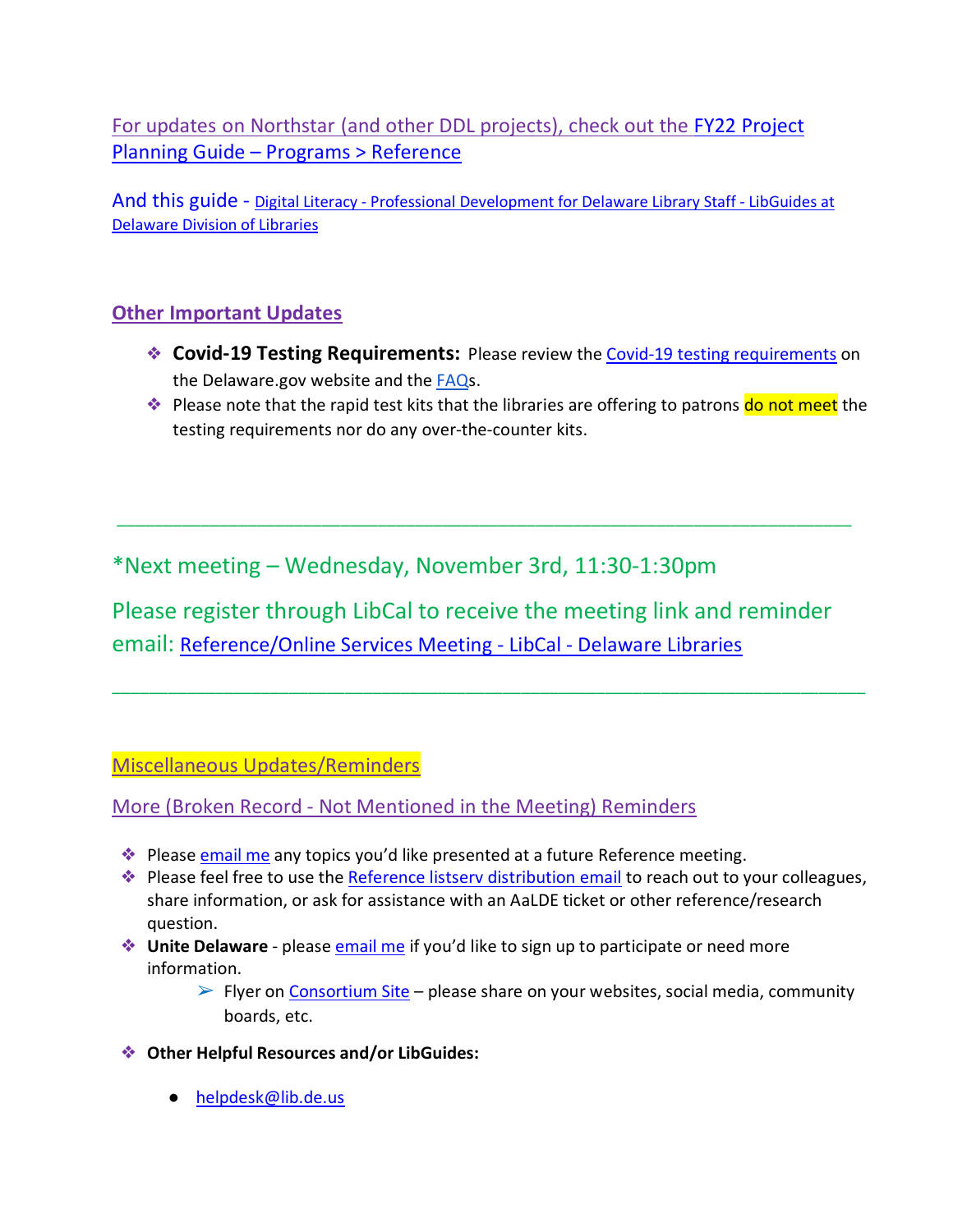- <https://consortium.lib.de.us/> The DLC Consortium is your "one-stop shop" for information and marketing materials for the available resources and services Delaware Libraries offers. Password protected.
- [COVID-19 LibGuide](https://guides.lib.de.us/delibraries/COVID-19) for staff
- [Interlibrary Loan informational resource page](https://lib.de.us/interlibraryloan/) on Delaware Libraries website
	- Direct link address <https://delawarelibraries.org/interlibraryloan>
- ❖ [Delaware Libraries website](https://lib.de.us/) **Services tab** patrons can make an [appointment to schedule](https://delawarelibraries.libcal.com/appointments/) a 30-minute phone consultation for either job seeking or social services/basic needs assistance. Alta and team are taking appointments 10am-8pm.

# Reference Training/Professional Development

- ❖ There are many training resources available on the [Professional Development LibGuide](https://guides.lib.de.us/c.php?g=386101&p=2619930)  [specifically for Reference staff.](https://guides.lib.de.us/c.php?g=386101&p=2619930) Please review them on a regular basis.
- ❖ For specific Ask a Librarian training, visit the [Ask a Librarian Delaware Support Site page](https://aalstaff.lib.de.us/all-meetings-trainings/training-tutorials/) or [email me](mailto:missy.williams@lib.de.us) to set up 1:1 training.
- ❖ Please remember to email [profdev@lib.de.us](mailto:profdev@lib.de.us) with any training questions or issues. Katie will respond as quickly as possible.
- ❖ Don't forget to log your training on the Professional Development Achievement Tracker form: <https://www.surveymonkey.com/r/ProfDevTracker>

# Professional Development Reference Team Recruitment

- ❖ We have a small team dedicated to updating and creating training tutorials and videos for staff and patrons, as well as helpful handouts. If you are interested in joining our team, please [email](mailto:missy.williams@lib.de.us)  [me.](mailto:missy.williams@lib.de.us)
- ❖ We'd love to have your creativity and expertise!
- ❖ There are also many other Professional Development Teams; please see this [LibGuide](https://guides.lib.de.us/profdevteam) for more information and/or email [profdev@lib.de.us](mailto:profdev@lib.de.us) or [events@lib.de.us.](mailto:events@lib.de.us)

# Afterthoughts

Please feel free to [email me](mailto:missy.williams@lib.de.us) anytime you have any questions or concerns and I'll get back to you as soon as possible! Have a great month! Thank you!